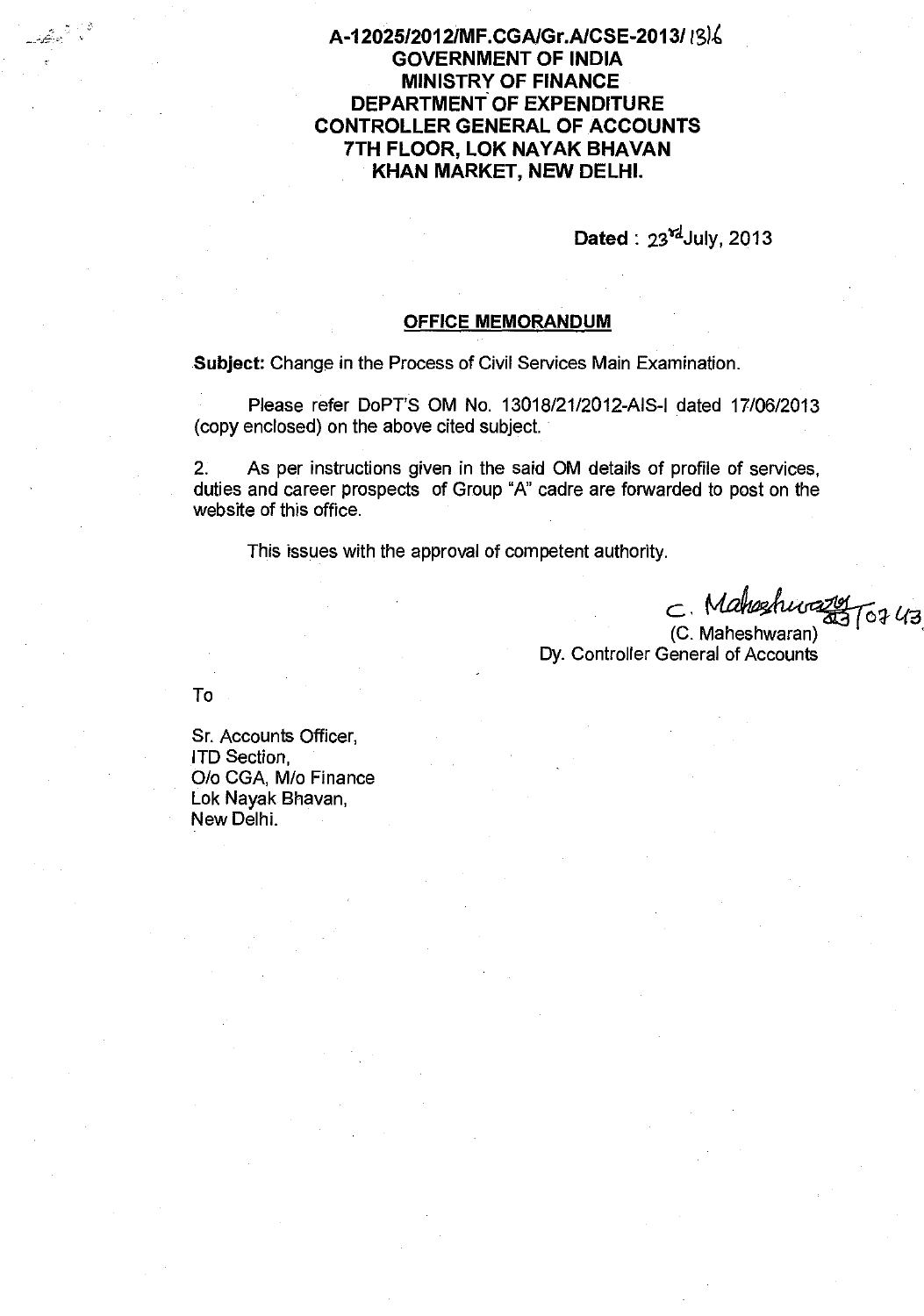Group A Cadre Administration O/o Controller General of Accounts

**Profile of the Service:** Consequent upon Departmentalization of Accounts in 1976, a separate specialized Group 'A' Central Service, namely, Indian Civil Accounts Service was constituted in April, 1977. The introduction of Departmentalized Accounting System was considered a major administrative reform for the modernization of financial management in the Government of India.

The Officers of Indian Civil Accounts Service (ICAS) are selected through the combined Civil Services Examination conducted by UPSC.

The Controller General of Accounts (CGA) is the Head of the Indian Civil Accounts Service (ICAS) in the pay scale of Rs. 80000 (fixed). The Cadre Control of Indian Civil Accounts Service vests with the Department of Expenditure, Ministry of Finance.

**Duties:** As per the Allocation of Business Rules,1961 the C.G.A is responsible for establishing and maintaining a technically sound accounting system in the Departmentalized Accounts Office and to prescribe general principles, systems and form of Government accounts.

The CGA on behalf of the Ministries and Departments liaises with the Budget Division and the Comptroller and Auditor General of India in accounting matters. His responsibilities include providing of necessary directions in accounting matters to the Ministries/Department and issuing general instructions about the system and form of accounts and procedures for accounting of receipts and payments.

In order to maintain the requisite technical standard of accounting in the Departmentalized Accounts Offices, he will have powers to inspect the offices,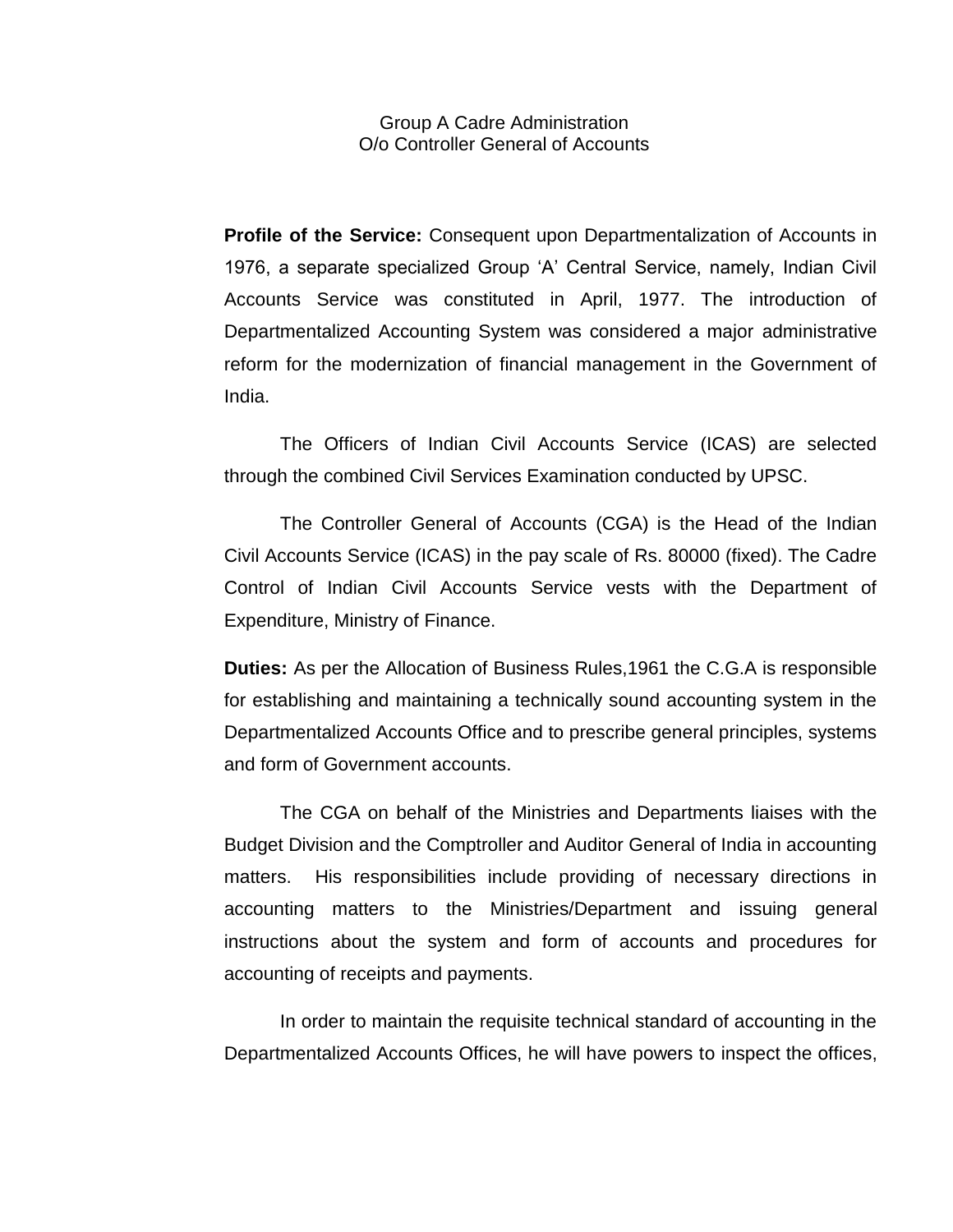and will be expected with his staff, to ensure that accounts are maintained accurately, comprehensively, and in a correct manner.

CGA is also responsible for ensuring timely and accurate rendition of accounting information to the concerned Ministries and Departments.

As cadre controlling authority the Controller General of Accounts is responsible for the human resource development including cadre management of Group 'A' and Group 'B' officers.

He further functions to coordinate and assist in introduction of Management Accounting system in the Civil Ministries/Departments.

Reconciliation of cash balances of the Union Government with the Reserve Bank of India, consolidation of Monthly Accounts of the Union Government as submitted by various Ministries and preparation of Annual Accounts viz. Appropriation and Finance Accounts are some other functions of the CGA under the Allocation of Business rules.

In the discharge of these functions, the CGA has the special responsibility for

- (i) Coordination with the Ministries in the administration and interpretation of Rules regarding Group 'C' and Group 'D' staff of the Central Civil Accounts Service;
- (ii) Holding of Departmental Examinations to maintain the requisite standard of technical expertise for accounting work in the Ministries and Departments;
- (iii) Revising Treasury Rules, Account Codes and provisions of General Financial Rules in so far as they relate to the form and system of accounts etc., and the use of the services of the Banks for collecting receipts and making payments.

The Civil Accounts Organization has also been entrusted by the Planning Commission with the task of monitoring the expenditure incurred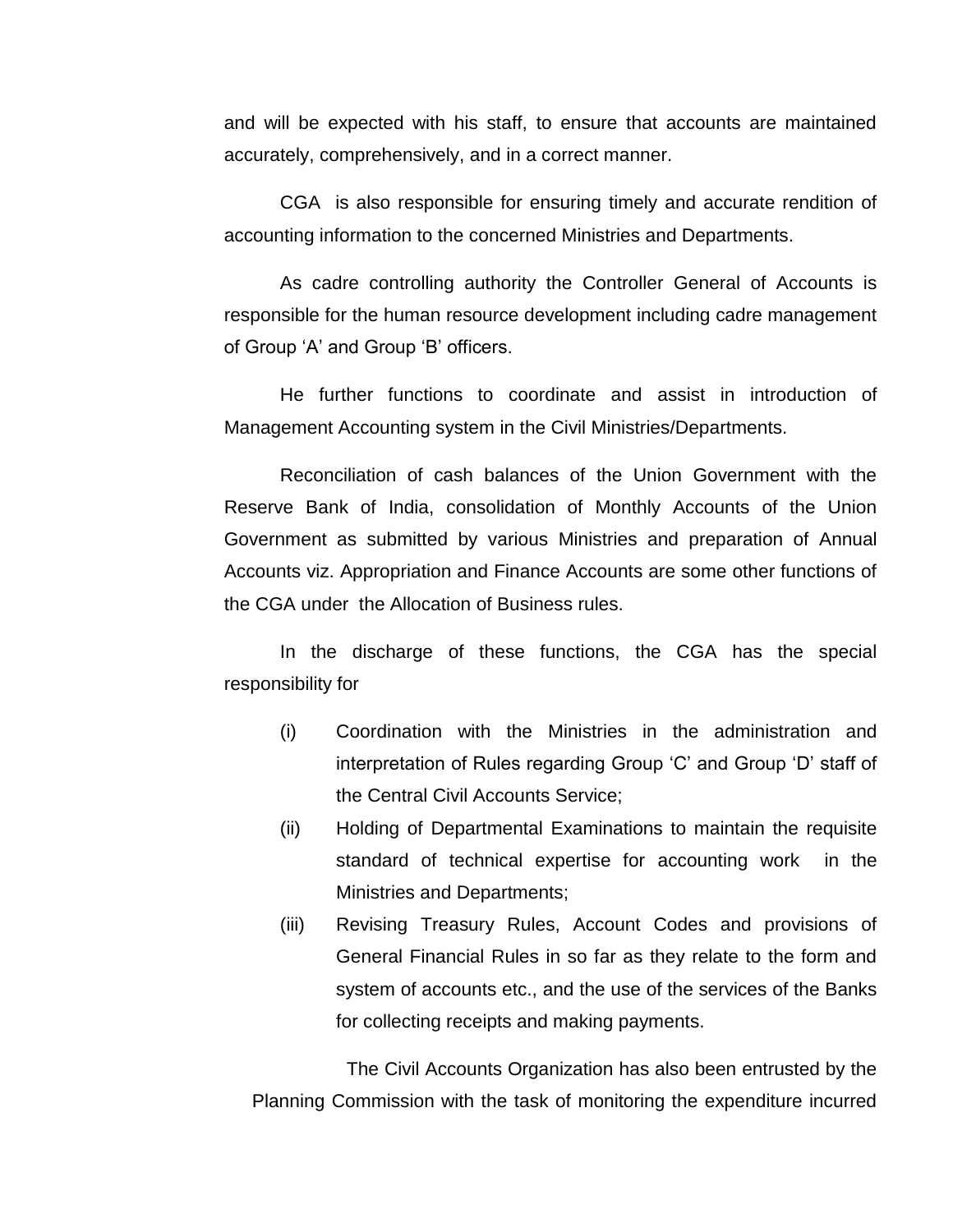under Central Plan Schemes. **Central Plan Scheme Monitoring System**  has been instituted by the CGA at the behest of Planning Commission. Under this initiative, financial releases made by the Central Government under the Plan Schemes are to be tracked up to the level of intended beneficiaries. A fair amount of progress has already been made in this regard.

**Career Prospect:** The method of recruitment, field of selection and the minimum qualifying service in the next lower grade for appointment of officers on promotion to duty posts included in the various grades of Indian Civil Accounts Service (Group 'A')

| SI.Nol |                          | Name of Post/Grade Method of Recruitment | <b>Field of Selection and</b>            |
|--------|--------------------------|------------------------------------------|------------------------------------------|
|        | <b>Scale</b>             |                                          | the minimum qualifying                   |
|        |                          |                                          | service for promotion                    |
| 1.     | <b>Junior Time Scale</b> | (i)<br>66.67% by direct                  | Senior Accounts Officer in               |
|        | (Rs.15,600-39,100)       | recruitment on the basis                 | Group 'B' of the Central                 |
|        | Grade Pay Rs.5,400)      | of Civil Service                         | <b>Civil Accounts Serviced</b>           |
|        |                          | Examination                              | with 5 years' combined                   |
|        |                          |                                          | regular service as                       |
|        |                          | (ii)                                     | Remaining 33.33% Senior Accounts Officer |
|        |                          | by promotion in consultal                | and Pay & Accounts                       |
|        |                          | with Union Public Service                | Officer as on 1 <sup>st</sup> January of |
|        |                          | Commission                               | year.                                    |
| 2.     | <b>Senior Time Scale</b> | Promotion on selection                   | Officers in the Junior                   |
|        | (15,600-39,100 Grad      | basis                                    | Time Scale with 4 years                  |
|        | Pay Rs.6,600)            |                                          | regular service in the grade             |
| 3.     | Junior Administrative    | Promotion on selection                   | Officer in the Senior                    |
|        | Grade                    | basis                                    | Time Scale with 5 years                  |
|        | $(15,600-39,100)$        |                                          | regular service in the                   |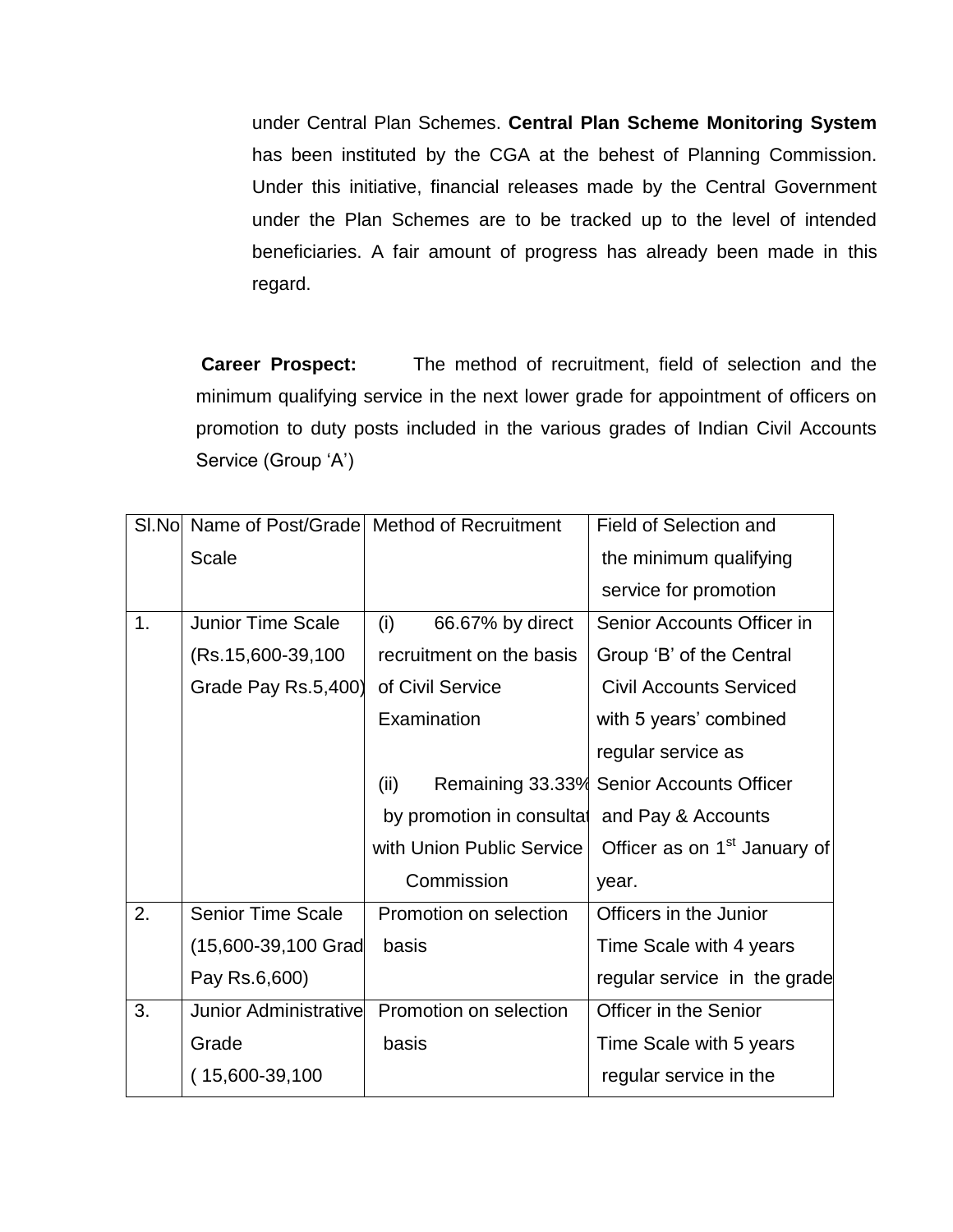|    | Grade Pay Rs.7,600)          |                           | grade or nine years                      |
|----|------------------------------|---------------------------|------------------------------------------|
|    |                              |                           | service in Group 'A'.                    |
| 4. | <b>Selection Grade</b>       | Appointment by            | Officers in the Junior                   |
|    | (Non-functional)             | Placement in the scale    | <b>Administrative Grade</b>              |
|    | <b>Junior Administrative</b> | on the basis of seniority | with 5 years regular service             |
|    | Grade(NFSG)                  | based on suitability.     | in the grade, provided that              |
|    | (Rs. 37,400-67,000           |                           | no member of the service                 |
|    | Grade Pay Rs.8,700           |                           | shall be eligible                        |
|    |                              |                           | for appointment to the                   |
|    |                              |                           | selection grade until he has             |
|    |                              |                           | entered 14 <sup>th</sup> year of service |
|    |                              |                           | on the 1 <sup>st</sup> of January of the |
|    |                              |                           | year examination on the                  |
|    |                              |                           | basis of which the member                |
|    |                              |                           | was recruited.                           |
| 5. | Senior Administrative        | Promotion on selection    | Officers in the Junior                   |
|    | Grade                        | basis                     | Administrative grade                     |
|    | (Rs. 37,400-67,000)          |                           | with 8 years regular service             |
|    | Grade Pay Rs10,000           |                           | in the grade including                   |
|    |                              |                           | service, if any, in the                  |
|    |                              |                           | <b>Selection Grade</b>                   |
|    |                              |                           | (Non-functional) of the                  |
|    |                              |                           | Junior Administrative Grade              |
| 6. | <b>Principal Chief</b>       | Promotion on selection    | Officers of the                          |
|    | <b>Controller of Account</b> | basis                     | Senior Administrative Grade              |
|    | (Rs.67,000-79,000)           |                           | with 3 years of regular                  |
|    |                              |                           | service in the grade as                  |
|    |                              |                           | on 1 <sup>st</sup> January of the        |
|    |                              |                           | year.                                    |
| 7. | Additional Controller        | Promotion on selection    | Officers of the grade of                 |
|    | <b>General of Accounts</b>   | basis                     | <b>Principal Chief Controller</b>        |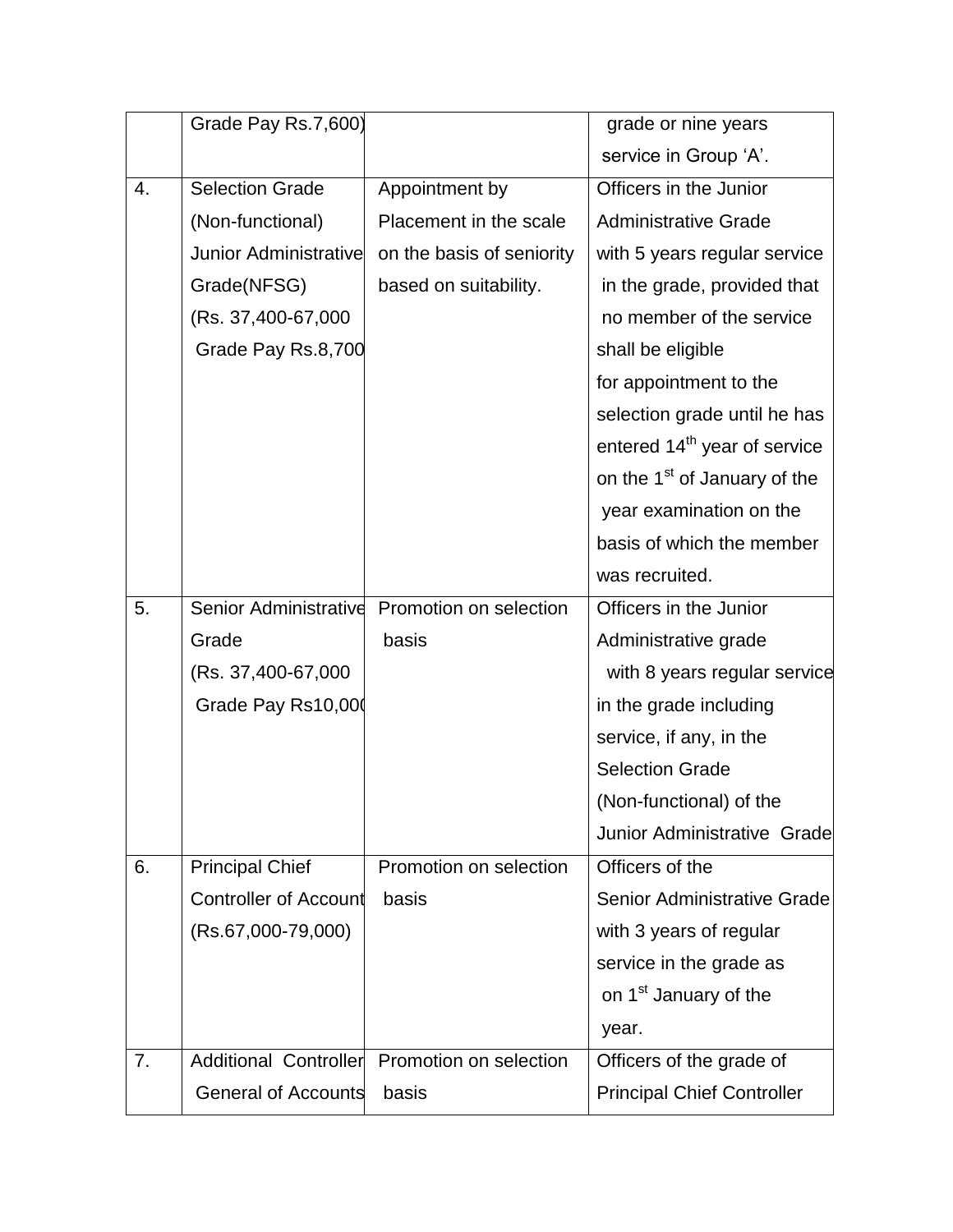|    | $(Rs.75,500-80,000)$  |                        | of Accounts                  |
|----|-----------------------|------------------------|------------------------------|
|    |                       |                        |                              |
| 8. | Controller General of | Promotion on selection | Officers of the grade of     |
|    | Accounts              | basis                  | <b>Additional Controller</b> |
|    |                       |                        | <b>General of Accounts</b>   |
|    |                       |                        | having minimum of 2          |
|    |                       |                        | years regular combined       |
|    |                       |                        | service in the scale of pay  |
|    |                       |                        |                              |